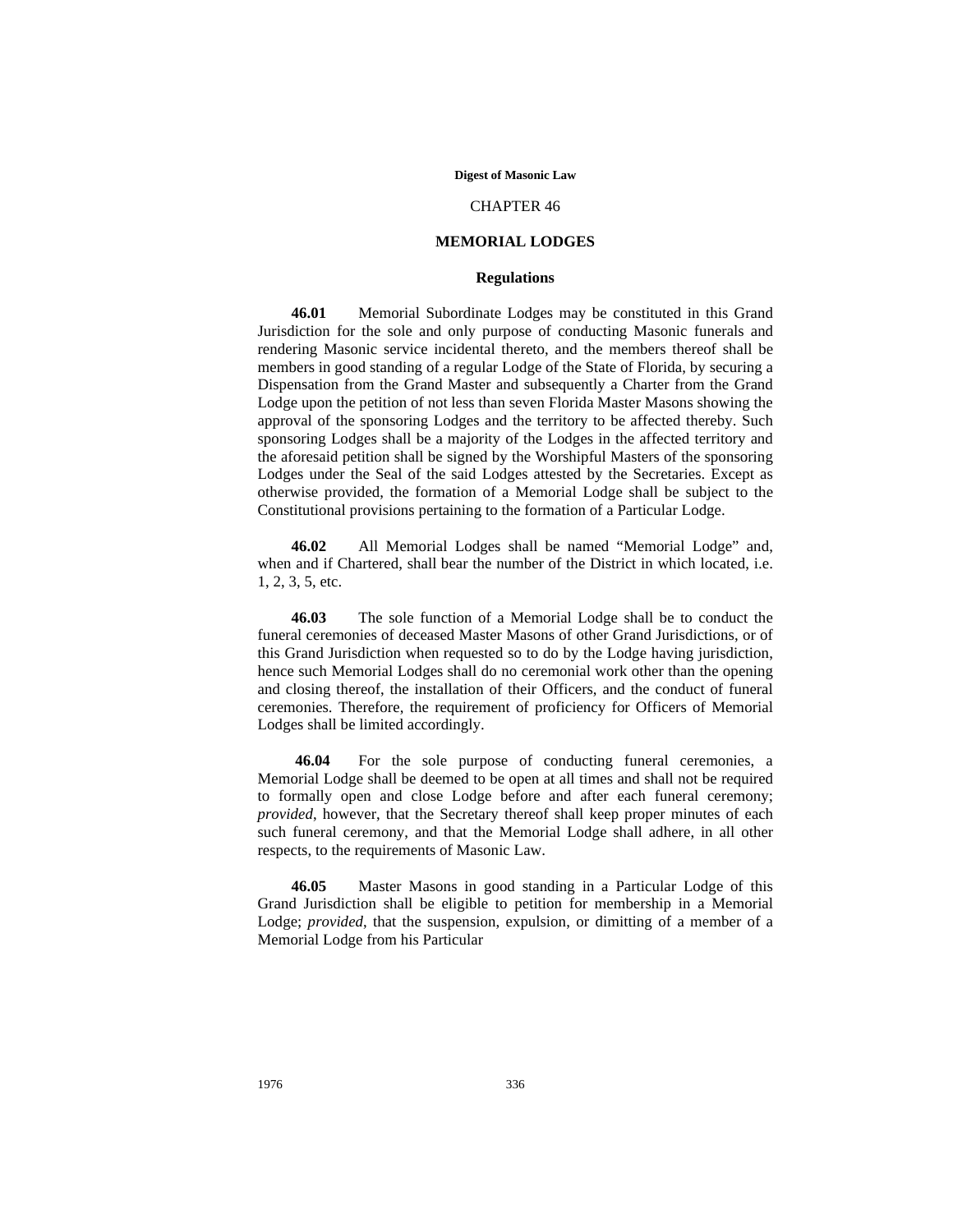Lodge in this Grand Jurisdiction shall automatically suspend or expel such member from such Memorial Lodge. Membership in a Memorial Lodge shall not in anywise interfere with membership in the Particular Lodge of such Master Masons.

**46.06** Memorial Lodges shall have the usual complement of Lodge Officers, who shall be elected or appointed, and hold office for that period of time as set forth in our law pertaining to Particular Lodges.

**46.07** Memorial Lodges shall not hold territorial jurisdiction over non-Masons, since the only source of their membership is by the affiliation of Master Masons.

**46.08** Memorial Lodges shall assess such dues as they may in their By-Laws prescribe; *provided*, that no member shall be assessed Grand Lodge dues and fees, nor shall any Memorial Lodge be liable to the Grand Lodge for any such Grand Lodge dues and fees.

**46.09** Memorial Lodges shall report changes of membership status and make Annual Returns at times prescribed in Regulations 14.06 and 30.02, on forms provided by the Grand Secretary for such purposes, which forms shall provide for names and titles of Officers and the names of all members and the Particular Lodge of which they are members.

**46.10** Officers and Past Masters of Memorial Lodges shall have, in the performance of their duties in connection with Masonic funerals, the same official duties, obligations, privileges, and prerogatives as are exercised by the Officers of Particular Lodges in the performance of their duties in connection with Masonic funeral ceremonies; *provided*, that Memorial Lodges cannot send representatives to the Grand Lodge, nor shall the members of a Memorial Lodge be eligible for appointment or election to any Grand Lodge Office, or as a District Deputy Grand Master; and *provided further*, that no Master of a Memorial Lodge shall be eligible to receive the Actual Past Master's Degree in the Grand Lodge, nor shall any Past Master of a Memorial Lodge receive or wear any regalia or insignia indicating that he is such Past Master, except in the discretion of his Lodge he may receive and wear a suitable lapel pin indicating that he is Past Master of a Memorial Lodge, and may, on appropriate Masonic occasions, wear a Jewel indicating that he is a Master or Past Master of a Memorial Lodge, but such Jewel shall not indicate in any manner that he is a Master or Past Master of a Particular Lodge. The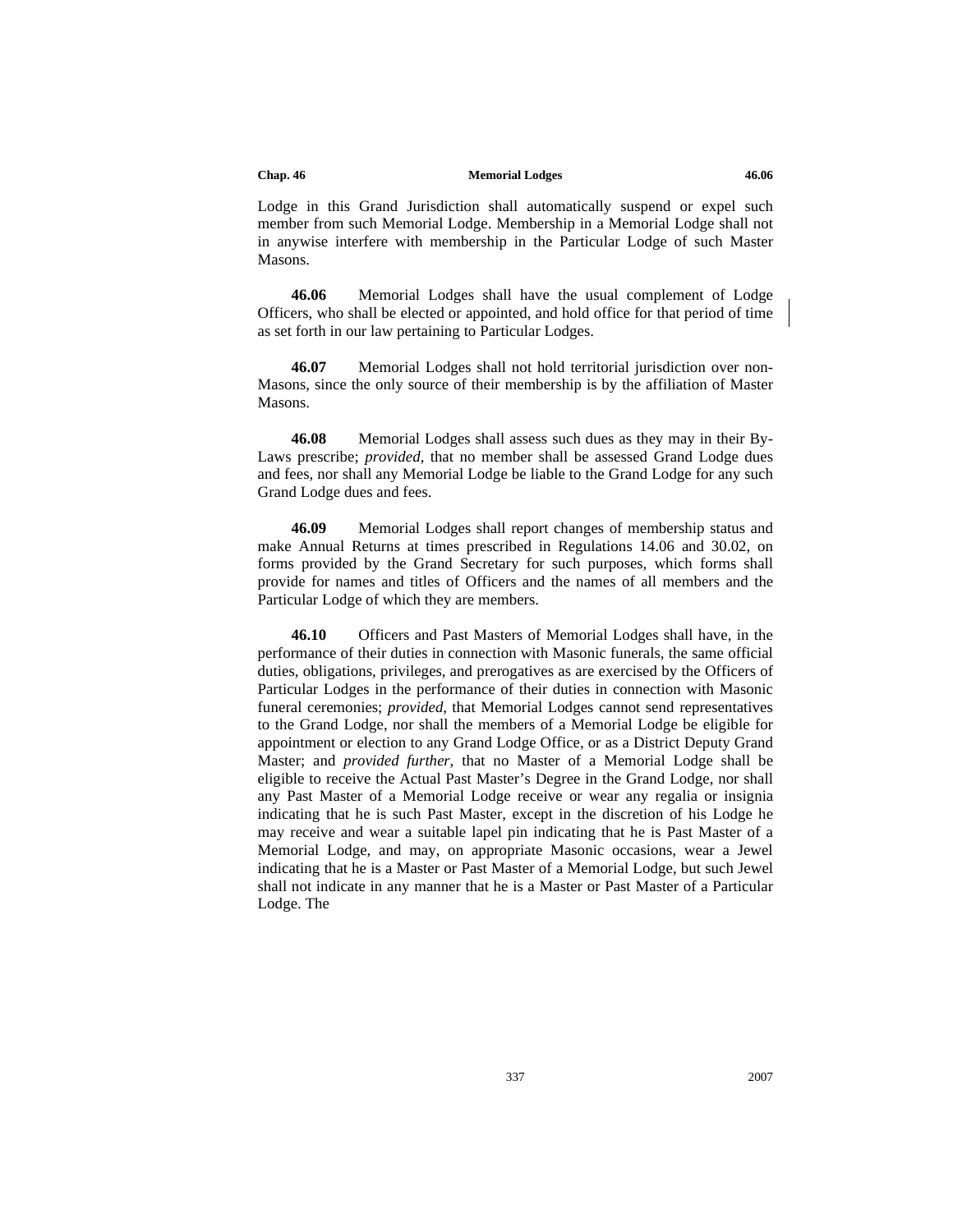Memorial Lodge may also issue a Certificate to a Past Master of a Memorial Lodge showing such service.

## **UNIFORM CODE OF BY-LAWS**

**46.11** The following Uniform Code of By-Laws is adopted for all Memorial Lodges of the Grand Jurisdiction of Florida. This Uniform Code shall become effective immediately upon its adoption by Grand Lodge. The Uniform Code shall be incorporated in the By-Laws of all Memorial Lodges without change, variation or modification, together with such supplemental and additional By-Laws of the Lodge as shall be regularly adopted and approved and shall constitute the By-Laws of each Memorial Lodge. Memorial Lodges are authorized to fill in, with appropriate matter, the blanks in the Uniform Code, to-wit:

- (A) In By-Law 1.01 fill in the date of the Charter. The location of each Memorial Lodge may be changed under the direction of the Lodge by each incoming Worshipful Master at the beginning of his year and the Charter may be housed in any Lodge in their District that he so designates. The Grand Lodge Office must be notified of the Memorial Lodge's Elected Officers and the location of the Lodge Charter each year.
- (B) In By-Law 2.01 fill in the name of the Lodge.
- (C) In By-Law 8.01 fill in place, date, and time of Stated Communications.
- (D) In By-Law 9.01 fill in the amount of annual dues.

## **AUTHORITY**

**1.01** Charter.-This Lodge exists by virtue of a Charter dated from from The Most Worshipful Grand Lodge of Free and Accepted Masons of the State of Florida, and is located in District No. \_\_\_\_\_\_ in \_\_\_\_\_\_\_\_\_\_\_\_\_\_\_\_\_\_\_\_\_\_\_ Lodge No. \_\_\_\_, in this State. The mailing address being that of the Master or Secretary of this Memorial Lodge.

## **NAME**

**2.01** Name.-The name of this Lodge shall be

## **PURPOSE**

\_\_\_\_\_\_\_\_\_\_\_\_\_\_\_\_\_\_\_\_\_\_\_\_\_\_\_\_\_\_\_\_\_\_\_\_\_\_\_\_\_\_\_\_\_\_\_\_\_\_\_\_\_\_\_\_\_\_\_\_\_\_\_\_\_\_

**3.01** Purpose of the Lodge.-This Lodge is a Memorial Lodge and is constituted for the sole and only purpose of conducting Masonic funerals and rendering Masonic services incidental thereto.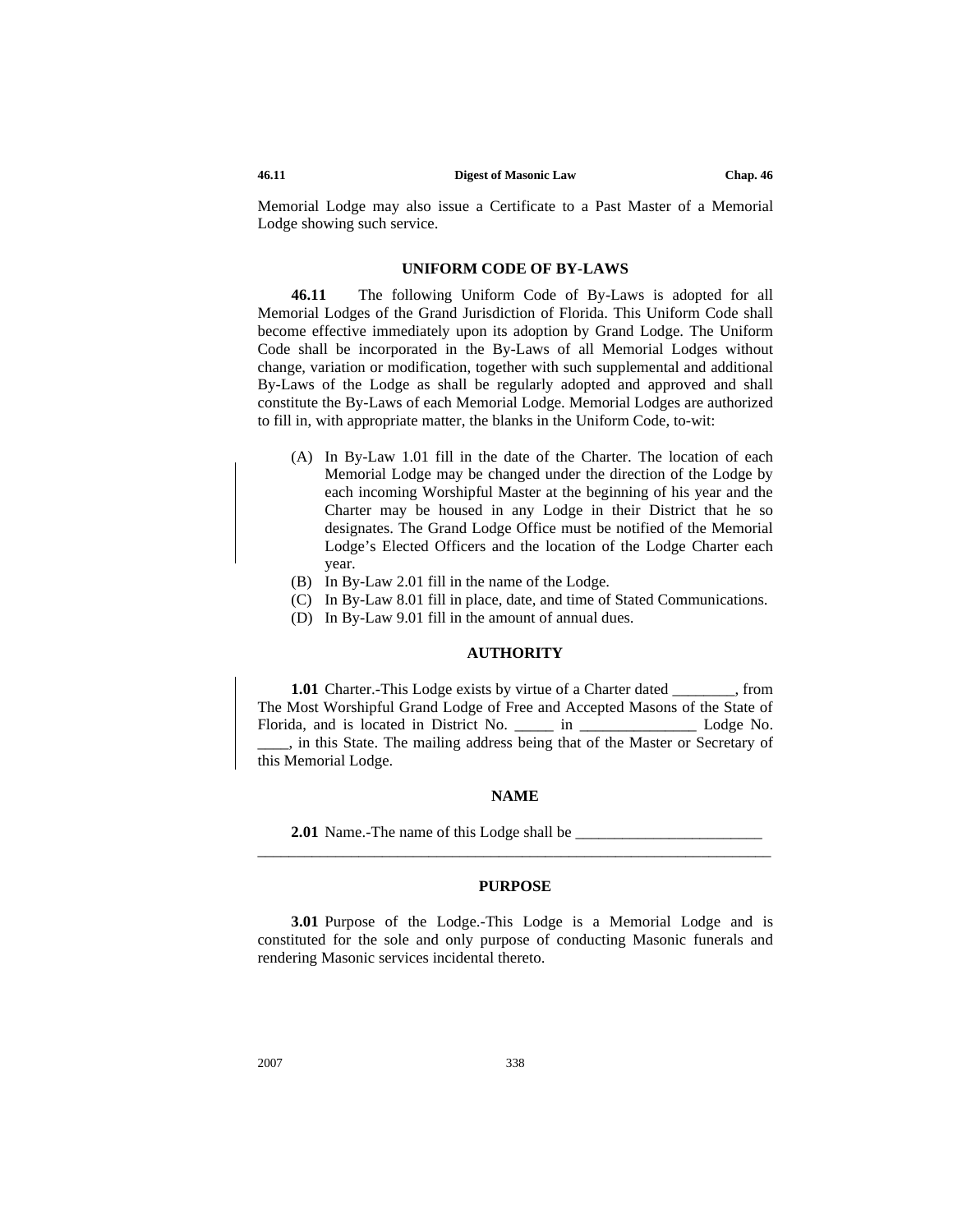**3.02** Regalia.-This Lodge shall keep an ample supply of clean white gloves and aprons on hand at all times, and it shall be the duty of members of this Lodge to attend, whenever possible, all funeral ceremonies conducted by the Lodge and shall wear white gloves at all such funeral ceremonies.

## **MEMBERSHIP**

**4.01** Membership.-All Master Masons whose names are now upon the roll of members, and who hereafter shall be elected to membership shall constitute the membership of this Lodge.

**4.02** Eligibility.-Master Masons in good standing in a Particular Lodge of this Grand Jurisdiction, including dual members, shall be eligible to petition for membership in this Lodge; *provided*, that suspension, expulsion, or dimitting of a member of this Lodge from a Particular Lodge in this Grand Jurisdiction shall automatically suspend or expel such member from this Lodge.

## **OFFICERS**

**5.01** Officers.-The Officers of this Lodge shall be a Master, whose title is Worshipful, a Senior Warden, a Junior Warden, a Treasurer, a Secretary, a Senior Deacon, a Junior Deacon, two Stewards, and a Tyler, the first five of whom shall be elected by separate ballot at the first Stated Communication in December of each and every year. The Master shall appoint the other Officers, but the Senior Warden may nominate the Junior Deacon; *provided*, that when from any cause the election shall not be held at the time above specified, the Master may order an election at any time thereafter on or before December  $27<sup>th</sup>$ , but not afterward, except by Dispensation from proper authority.

**5.02** Chaplain and Marshal.-The Worshipful Master, if he so desires, may appoint a Chaplain and a Marshal.

**5.03** Dual members are eligible to hold office.

**5.04** Rights and Privileges.-Officers and Past Masters of this Lodge shall have, in the performance of their duties in connection with Masonic funerals, the same official duties, obligations, and privileges as are exercised by the Officers of Particular Lodges in the performance of their duties in connection with Masonic funeral ceremonies; *provided*, that this Lodge shall not send representatives to the Grand Lodge, nor shall the members of this Lodge be eligible for appointment or election to any Grand Lodge Office or as a District Deputy Grand Master; and *provided further*, that no Master of this Lodge shall be eligible to receive the Actual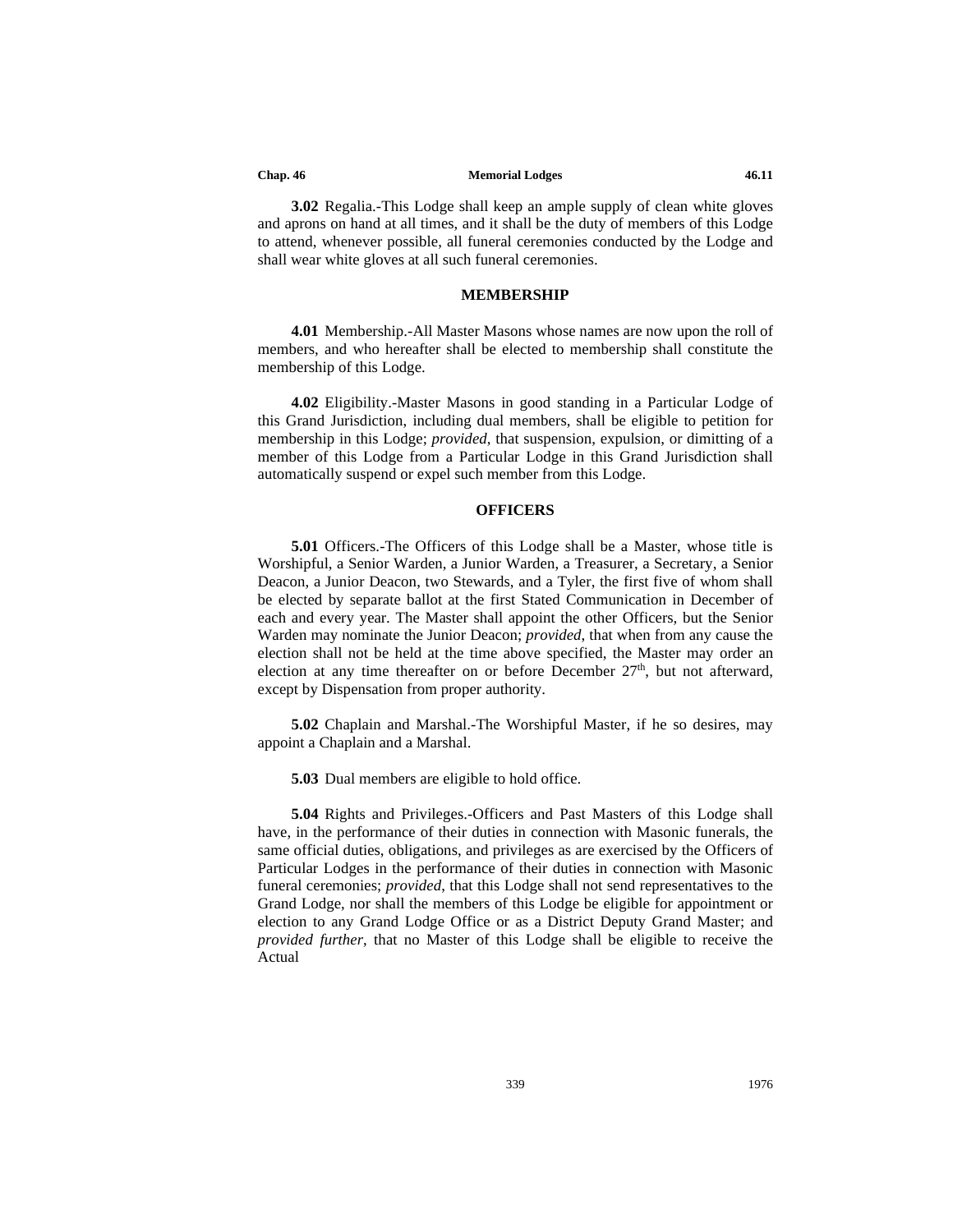#### **46.11 Digest of Masonic Law Chap. 46**

Past Master's Degree in Grand Lodge, nor shall any Past Master of this Lodge receive or wear any regalia or insignia indicating that he is such Past Master, except this Lodge may, in its discretion, present to a Past Master of this Lodge a suitable lapel pin which he may wear indicating that he is a Past Master of this Lodge.

**5.05** Other provisions.-

## **DUTIES**

**6.01** Duties.-The duties of the Officers, jointly and severally, shall be such as are prescribed by the Constitution, Resolutions, and Edicts of The Grand Lodge of Florida, and the ancient established usages and customs of the Masonic Fraternity.

**6.02** Secretary.-The Secretary shall keep full and accurate records of all proceedings of the Lodge, preserve all books and records of the Lodge, shall be ex officio Librarian of the Lodge, and shall have custody of the Lodge Seal subject to the direction and control of the Worshipful Master.

**6.03** Treasurer.-The Treasurer shall have custody of all Lodge funds, and shall keep full and accurate records of the receipts and disbursement thereof.

**6.04** Reports.-The Treasurer and Secretary shall each present full written annual reports of the state of the Lodge finances as they appertain to their offices respectively, which shall be placed on file and noted in the records and shall also report quarterly, when required to do so.

**6.05** Other provisions.-

### **ELECTIONS**

**7.01** Time of Election.-The election and appointment of the Officers of this Lodge shall take place at the first Stated Communication in December of each year and such Officers shall be installed on the anniversary of Saint John the Evangelist, or as soon thereafter as practical, and the Officers so elected and installed shall continue in office for one year and until their successors are duly elected and installed; *provided*, that if, from any cause, there should be no election at the time appointed for the annual election, it shall be the duty of the Worshipful Master to order an election at any time before or on the anniversary of Saint John the Evangelist, but not thereafter except by Dispensation from proper authority.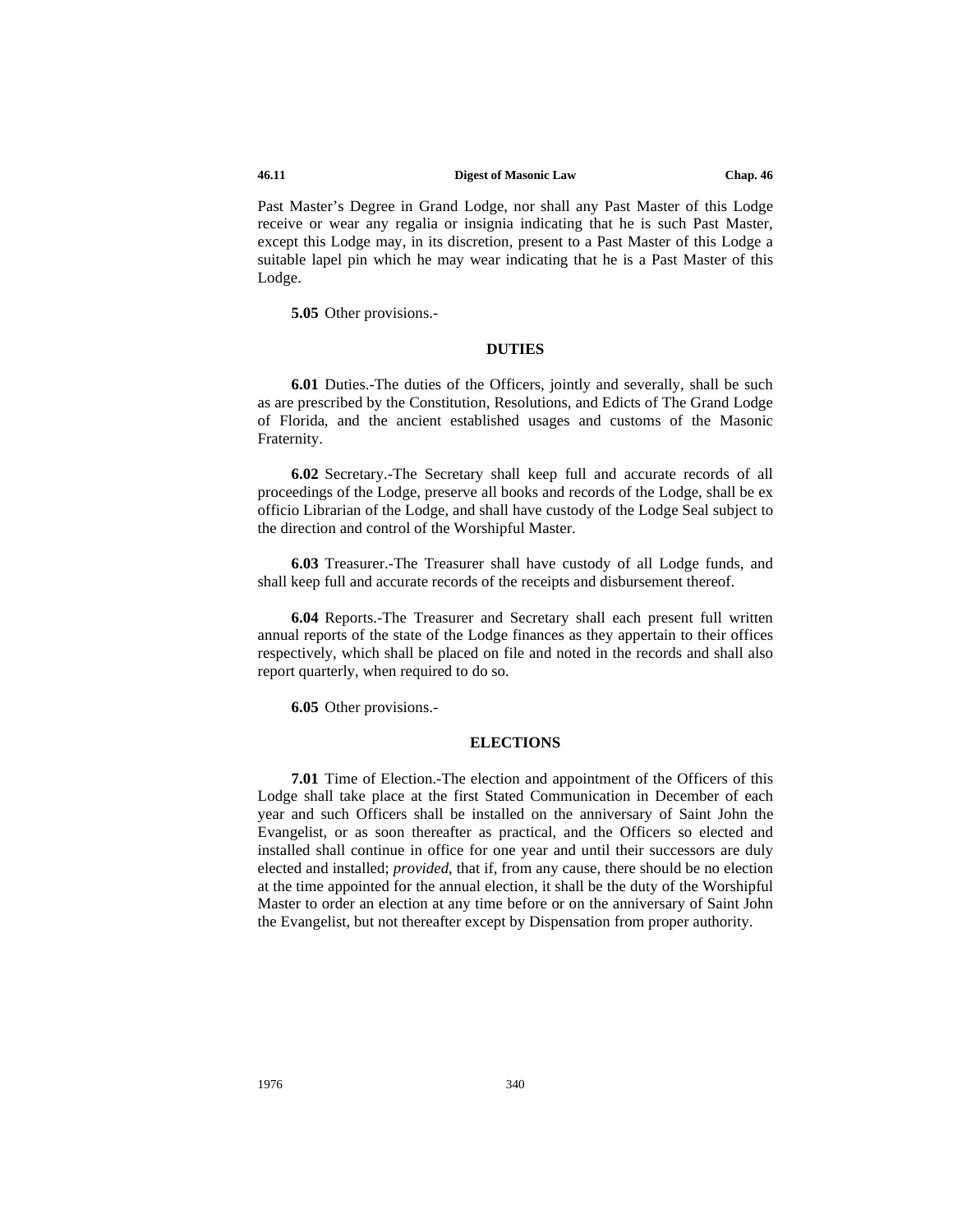**7.02** Manner and Method of Election.- In the election of Officers, nominations shall be made in writing to the Memorial Lodge Secretary no later than the opening of the Stated Communication preceding the December Stated Communication and no other nominations will be accepted thereafter. The nominee shall also make a statement in writing stating that he will accept the position if elected no later than the opening of the Stated Communication preceding the December Stated Communication and no other acceptance letters will be accepted thereafter. Discussions regarding nominees for office may take place among Brethren, but not in open Lodge. A majority of all votes cast, respectively, shall determine. In each succeeding ballot for the same office, when more than two members are voted for, the name or names of the Brother or Brethren having the lowest number of votes, shall, by order of the Master, be dropped; and all votes cast in derogation of said order shall not be counted. (2018)

Time of Elections shall be held in accordance to By-Law Section 7.01 of Regulation 46.11 of the Digest of the Masonic Law of Florida, Uniform Code of By-Laws. (2018)

**7.03** Other provisions.-

## **COMMUNICATIONS**

**8.01** Stated Communications.-The Stated Communications of this Lodge shall be held at its hall on the in each month at o'clock m. or quarterly in its hall on the \_\_\_\_\_\_\_\_ in the months of \_\_\_\_\_\_\_, \_\_\_\_\_\_\_, . and December at  $\qquad$  o'clock m.

**8.02** Called Communications.-Called Communications may be called by the Worshipful Master in the manner provided by the Regulations of The Grand Lodge of Florida.

**8.03** Lodge Always Open for Ceremonies.-This Lodge shall be deemed to be open at all times for the purpose of conducting funeral ceremonies. Proper minutes of each such funeral ceremony shall be kept by the Secretary and Masonic Law shall be adhered to in all other respects.

**8.04** Other Provisions.-

## **DUES**

**9.01** Dues.-Every member of this Lodge shall pay to the Secretary for the use of the Lodge the sum of \$\_\_\_\_\_\_ per annum, which sum shall be due and payable in advance on or before the first day of each Masonic year.

**9.02** Other provisions.-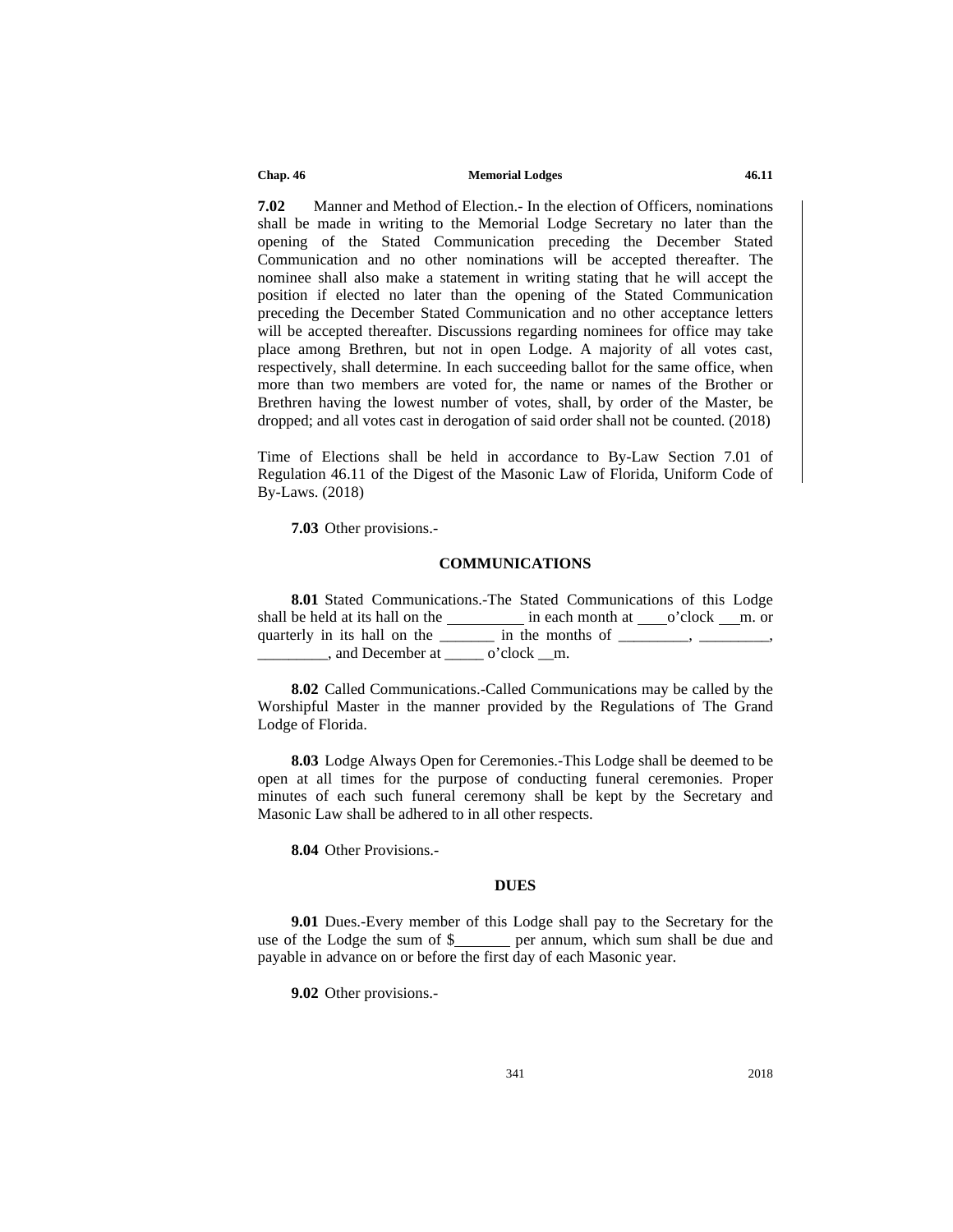## **COMMITTEES**

**10.01** Committees.-The Lodge may provide for standing committees by appropriate Resolution and the Master may appoint special committees for the discharge of such responsibilities as he, in his discretion, may decide.

**10.02** Other provisions.-

## **AUTHORITY OF GRAND LODGE**

**11.01** By-Laws Under Grand Lodge Authority.-These By-Laws are adopted under authority of The Most Worshipful Grand Lodge of Free and Accepted Masons of the State of Florida and nothing herein shall be construed in any wise to conflict with the Constitution or Regulations of such Grand Lodge, but shall be construed in harmony therewith and to fully effectuate the intent and purpose of such Constitution and Regulations.

**11.02** Grand Lodge Law Part of These By-Laws.-The terms and provisions of the Constitution and of the Regulations of The Most Worshipful Grand Lodge of Free and Accepted Masons of the State of Florida are hereby specifically referred to and made a part of these By-Laws by reference and in all matters not dealt with herein the Constitution and Regulations of Grand Lodge shall control and govern this Lodge.

**11.03** Constitution and Regulations of Grand Lodge Supreme Law.-The Constitution and Regulations of The Most Worshipful Grand Lodge of Free and Accepted Masons of Florida as the same now are or may hereafter be changed, altered or amended shall be the supreme law of this Lodge and any By-Law or any part or portion thereof in conflict therewith shall be null and void.

**11.04** Other Provisions.-

#### **AMENDMENTS**

**12.01** Amendments.-

(1) These By-Laws may be amended only as follows, viz: The proposition must be made in writing at a Stated Communication, and if approved by a majority vote, shall lie over to the next Stated Communication, of which the membership shall be given written notice; and if three-fourths of all members of the Lodge then present vote in favor thereof, it is adopted, and will go into effect after approval of the Grand Lodge or its authority.

(2) Any amendment proposed and adopted to these By-Laws shall be submitted to the Grand Lodge or its authority as follows: The original of such By-Laws or revision signed by the Worshipful Master and Secretary under the Seal of the Lodge, with date of approval and date of adoption shown thereon, shall be forwarded to the Grand Secretary. (2018)

2018 342